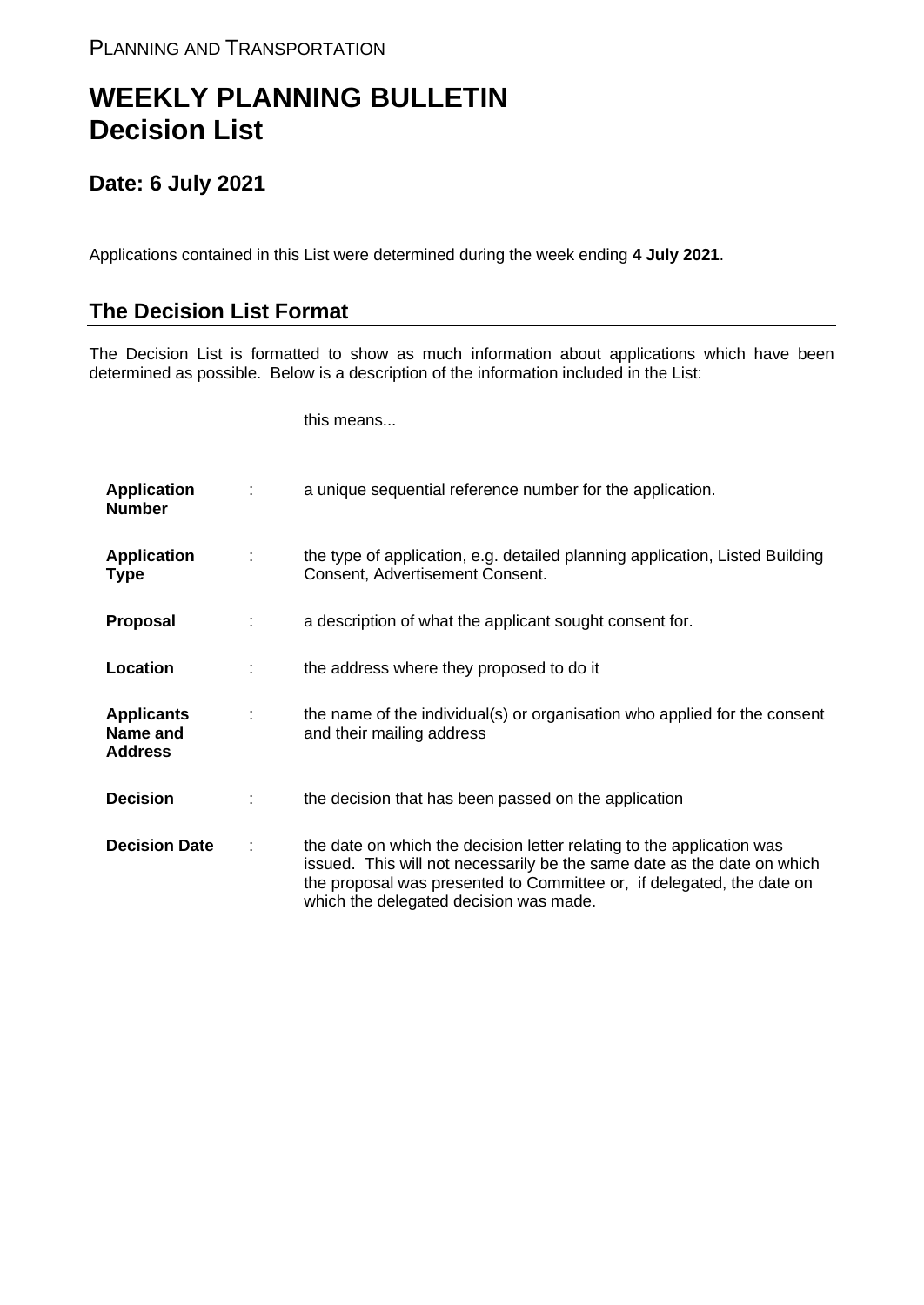| <b>Application No</b><br><b>Application Type</b><br><b>Proposal</b><br>Location<br><b>Applicant</b><br><b>Decision</b><br><b>Decision Issued</b>        | P/19/0382/PPP<br>Planning Permission in Principle<br>Sub-Division of Garden Ground and Erection of Dwellinghouse and Formation of<br><b>Vehicular Access</b><br>Grange Lodge, Carriden Brae, Bo'ness, EH51 9SL,<br>Miss Mary Lourie,<br>Withdrawn<br>28 June 2021<br>View the application details                                                                 |
|---------------------------------------------------------------------------------------------------------------------------------------------------------|-------------------------------------------------------------------------------------------------------------------------------------------------------------------------------------------------------------------------------------------------------------------------------------------------------------------------------------------------------------------|
| <b>Application No</b><br><b>Application Type</b><br><b>Proposal</b><br><b>Location</b><br><b>Applicant</b><br><b>Decision</b><br><b>Decision Issued</b> | P/19/0383/LBC<br><b>Listed Building Consent</b><br><b>Formation of Vehicular Access</b><br>Grange Lodge, Carriden Brae, Bo'ness, EH51 9SL,<br>Miss Mary Lourie,<br>Withdrawn<br>28 June 2021<br>View the application details                                                                                                                                      |
| <b>Application No</b><br><b>Application Type</b><br><b>Proposal</b><br>Location<br><b>Applicant</b><br><b>Decision</b><br><b>Decision Issued</b>        | : P/20/0549/FUL<br><b>Planning Permission</b><br>Erection of Dwellinghouse and Garage with Ancillary Accommodation<br>Land To The East Of Viewlands, Standburn,,<br>Mr and Mrs Kevin Dolan, 7 Southill Steadings, Blackburn, Bathgate, EH47 7AE<br><b>Grant Planning Permission</b><br>2 July 2021<br>$\mathcal{L}^{\mathcal{L}}$<br>View the application details |
| <b>Application No</b><br><b>Application Type</b><br><b>Proposal</b><br>Location<br><b>Applicant</b><br><b>Decision</b><br><b>Decision Issued</b>        | P/20/0610/CPL<br>Certificate of Lawful Use - Proposed<br><b>Extension to Dwellinghouse</b><br>20 Gibsongray Street, Falkirk, FK2 7LN,<br>Mr C Millar, 20 Gibsongray Street, Falkirk, FK2 7LN,<br>Certify the Proposed Use / Dev as Lawful<br>2 July 2021<br>View the application details                                                                          |
| <b>Application No</b><br><b>Application Type</b><br>Proposal<br><b>Location</b><br><b>Applicant</b><br><b>Decision</b><br><b>Decision Issued</b>        | P/21/0224/FUL<br><b>Planning Permission</b><br><b>Extension to Dwellinghouse</b><br>46 Polmont Road, Laurieston, Falkirk, FK2 9QJ,<br>Mr and Mrs Sam and Nikki James, 46 Polmont Road, Laurieston, Falkirk,<br><b>FK2 9QJ,</b><br>Withdrawn<br>2 July 2021<br>View the application details                                                                        |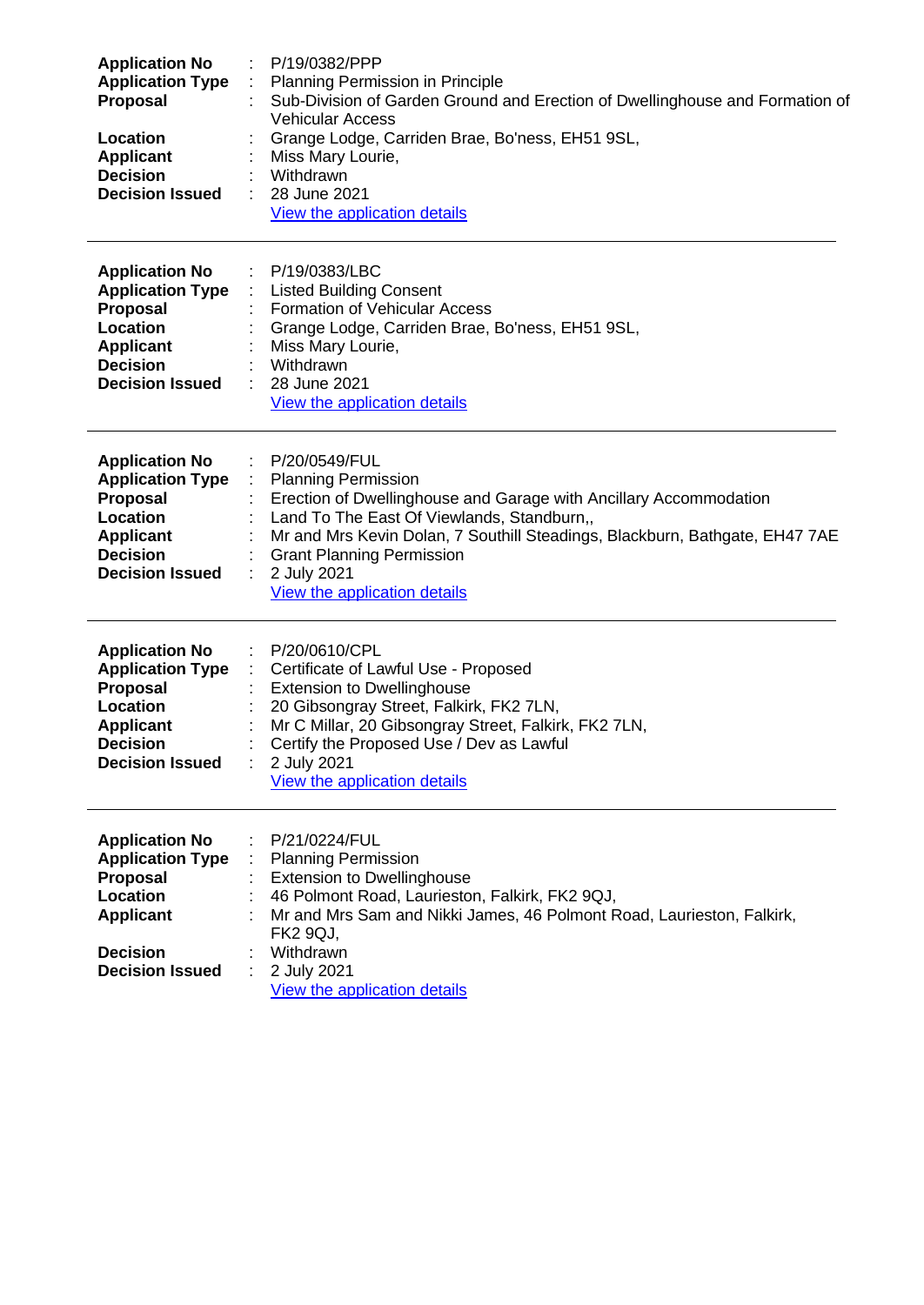| <b>Application No</b><br><b>Application Type</b><br>Proposal<br>Location<br><b>Applicant</b><br><b>Decision</b><br><b>Decision Issued</b>        | : $P/21/0247/FUL$<br><b>Planning Permission</b><br>$\mathcal{I}^{\mathcal{I}}$<br><b>Extension to Dwellinghouse</b><br>15 Lochgreen Road, Falkirk, FK1 5NJ,<br>Mrs Margaret Sharp, 15 Lochgreen Road, Falkirk, FK1 5NJ,<br><b>Grant Planning Permission</b><br>2 July 2021<br>÷<br>View the application details                                                                                                                                  |
|--------------------------------------------------------------------------------------------------------------------------------------------------|--------------------------------------------------------------------------------------------------------------------------------------------------------------------------------------------------------------------------------------------------------------------------------------------------------------------------------------------------------------------------------------------------------------------------------------------------|
| <b>Application No</b><br><b>Application Type</b><br>Proposal<br>Location<br><b>Applicant</b><br><b>Decision</b><br><b>Decision Issued</b>        | : P/21/0261/FUL<br><b>Planning Permission</b><br><b>Extension to Dwellinghouse</b><br>Garneylees, Wallacestone Brae, Wallacestone, Falkirk, FK2 0DH,<br>Mr Chris Collins, Garneylees, Wallacestone Brae, Wallacestone, Falkirk,<br>FK2 0DH,<br><b>Grant Planning Permission</b><br>2 July 2021<br>$\mathbb{Z}^n$<br>View the application details                                                                                                 |
| <b>Application No</b><br><b>Application Type</b><br>Proposal<br>Location<br><b>Applicant</b><br><b>Decision</b><br><b>Decision Issued</b>        | P/21/0263/FUL<br>$\mathcal{L}_{\mathcal{A}}$<br><b>Planning Permission</b><br>$\mathcal{L}_{\mathrm{eff}}$<br>Demolition and Replacement of Restaurant Including Retention of Front Wall<br>(Renewal of P/17/0782/FUL)<br>Underwood Lockhouse, Bonnybridge, FK4 1ST,<br>Higherdelta Ltd, 48 Waverley Crescent, Cumbernauld, G66 4BG,<br><b>Grant Planning Permission</b><br>2 July 2021<br>$\mathbb{Z}^{\times}$<br>View the application details |
| <b>Application No</b><br><b>Application Type</b><br>Proposal<br>Location<br><b>Applicant</b><br><b>Decision</b><br><b>Decision Issued</b>        | P/21/0266/FUL<br>$\mathcal{I}^{\mathcal{I}}$<br>$\mathcal{L}^{\mathcal{L}}$<br><b>Planning Permission</b><br>Extension to Dwellinghouse and Construction of Outbuilding<br>The Greens, 24 Carronvale Road, Larbert, FK5 3LZ,<br>Mr David Archibald, The Greens, 24 Carronvale Road, Larbert, FK5 3LZ,<br><b>Grant Planning Permission</b><br>2 July 2021<br>View the application details                                                         |
| <b>Application No</b><br><b>Application Type</b><br>Proposal<br><b>Location</b><br><b>Applicant</b><br><b>Decision</b><br><b>Decision Issued</b> | P/21/0280/FUL<br><b>Planning Permission</b><br>÷<br>Alterations to Flatted Dwelling to form French Doors and Juliet Balcony<br>20 Castings Court, Falkirk, FK2 7BA,<br>Mr I Buchanan, 20 Castings Court, Falkirk, FK2 7BA,<br><b>Grant Planning Permission</b><br>2 July 2021<br>View the application details                                                                                                                                    |